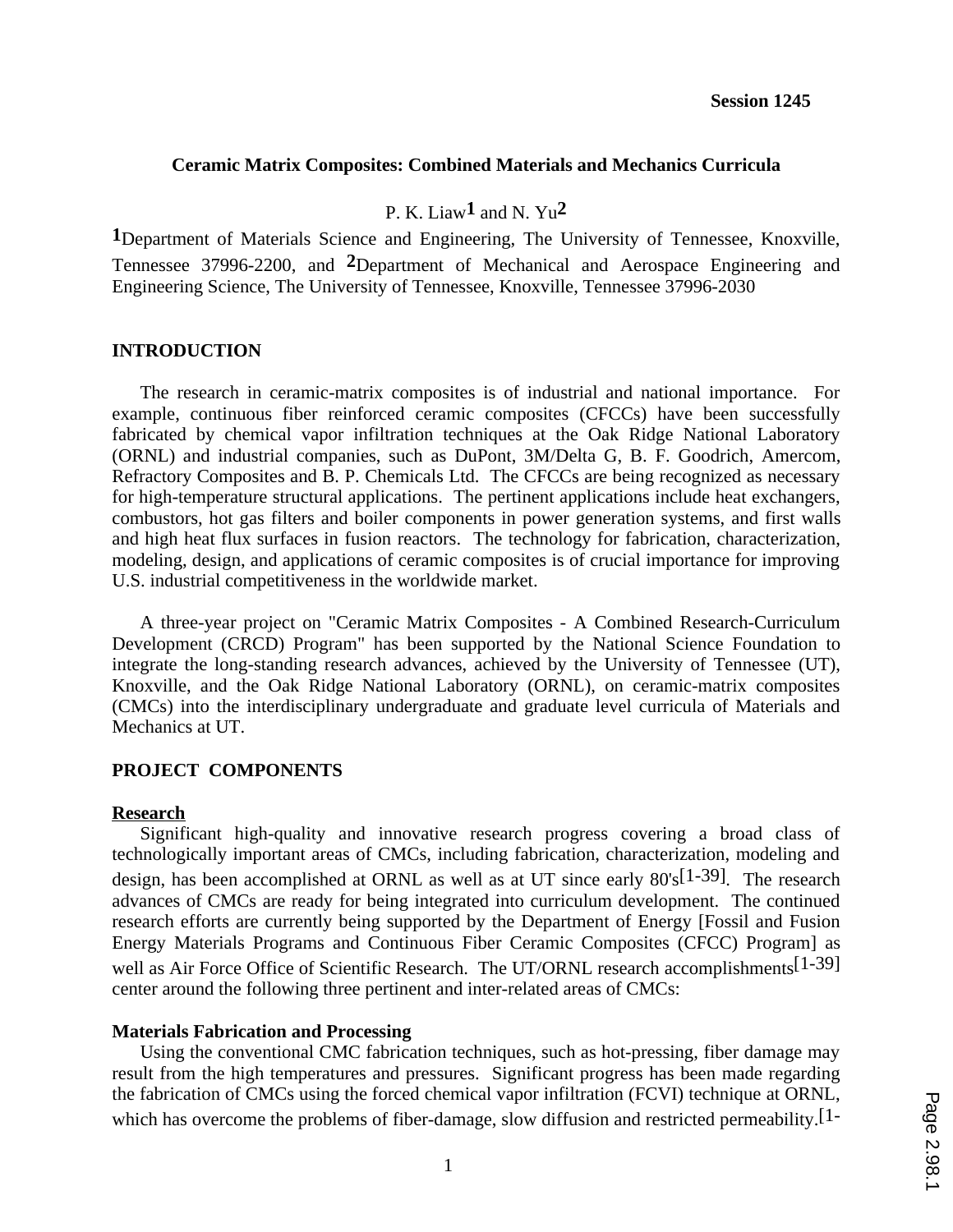3] The FCVI processes have been successfully simulated by finite-volume modeling for optimum processing conditions.<sup>[4-9]</sup> Moreover, the time to fabricate ceramic composites with acceptable density has been significantly shortened, which greatly reduces the fabrication cost for industrial applications.[5-9]

## **Materials Characterization**

A significant amount of research advances has been made regarding the understanding of thermomechanical behavior of CMCs, including tensile, compressive, shear, fracture, fatigue, and creep properties at UT and ORNL<sup>[1-39]</sup>. Moreover, nondestructive evaluation has been conducted to determine the composites' elastic, thermal, and physical properties.[18,19] Mechanistic understanding regarding the damage and failure mechanisms of CMCs has been provided. In addition, interface problems have been investigated to study the effect of coating thickness on fracture behavior<sup>[20,24,25,30,31]</sup> and to search for oxidation-resistant coating.<sup>[21]</sup> Significant progress has been made concerning the understanding of the influence of fiber fabric orientation on fracture and fatigue behavior of CFCCs.[11,14,15] Microstructural characterization of CMCs using the latest technology, such as atomic force microscopy  $(AFM)^{[32]}$ , and high-resolution transmission electron microscopy (TEM),<sup>[33]</sup> and dedicated interfacial fiber microprobe,[24,25] has been conducted before and after the application of thermomechanical loading to assist in the mechanistic understanding of the microstructural evolution in the composites.

## **Mechanics Modeling**

It is well known that the microstructure plays a key role in the thermomechanical and damage behavior of CMCs. The clear delineation of the microstructure-property interactions provides guidelines for the manufacture and design of CMCs tailored for specific technological applications. Significant advances have been made regarding the prediction of the effects of microcracks and/or microvoids on the elastic properties and stiffness degradation of CMCs using micromechanics models, which account for the constituents' properties, distribution, size and shape.[10, 12, 13, 18, 19, 30-39] In addition, the damage evolution, such as transverse matrix crack propagation and creation, interfacial and interlaminar slipping, and fiber breakage, in CMCs has been quantified and predicted using developed models.[37-39] Moreover, interface mechanics has been used to model the fiber push-in and push-out behavior of CMCs in light of the application of the newly developed nanoindentation techniques.[29-31]

#### **Curriculum Development**

The vision and rationale for the proposed program hinge on the following questions: Can the students in most of the educational institutions get access to the complete facilities and equipment of materials fabrication, characterization, and theoretical modeling? Do they have chances to witness how materials are fabricated, or even to fabricate specimens themselves, followed by microstructural characterization, such as optical, scanning and transmission electron microscopy, or even AFM, and thermomechanical testing, such as tensile, flexural, or even creep evaluation, further followed by mechanics analyses, and therefore, having an overall understanding of technologically important engineering materials, such as CMCs? Moreover, can they design structural components using CMCs? The answers to the above questions are probably not affirmative at most educational institutions.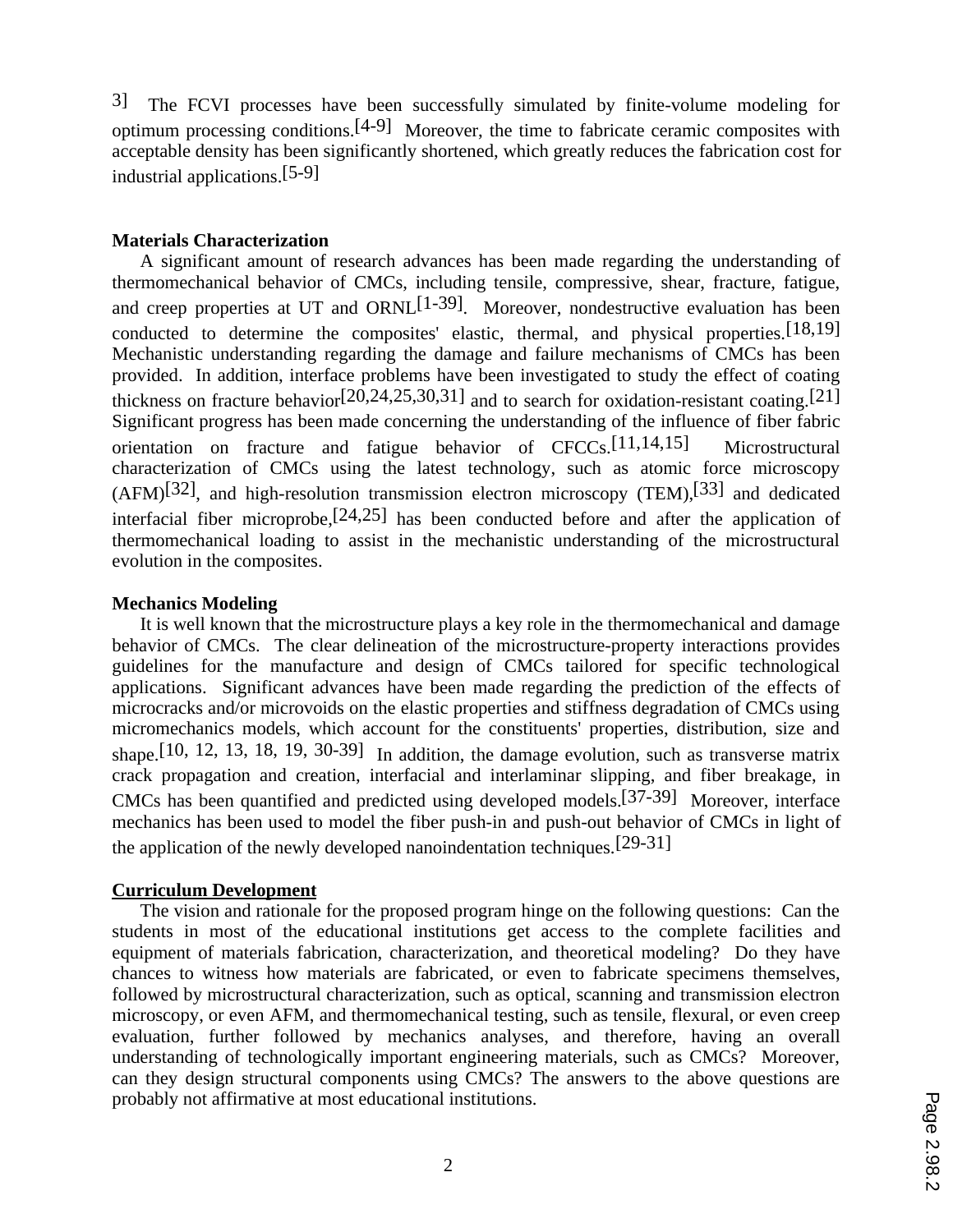In the CRCD program, the students at UT, however, have the unique opportunity of receiving the combined materials and mechanics training on CMCs under experienced instructors. Moreover, they will be exposed to the state-of-the-art facilities at ORNL and UT, and the research advances of the four important areas of fabrication, characterization, modeling, and design of CMCs. The undergraduate and graduate courses on CMCs will be cross-listed under both MSE and ESM departments in the College of Engineering at UT, and will have three (3) credit hours with one-and-a-half  $(1.5)$  design credit in the undergraduate course. undergraduate course will be offered every Fall and will be a pre-requisite of the graduate course, which will be offered every Spring semester. Drs. Liaw and Yu have conducted and attended all of the class meetings and labs.

#### **Upper Level Undergraduate Course**

At the undergraduate level, fundamental and overall knowledge about CMCs along with hands-on training will be the emphasis. Students who enroll in this class have been exposed to an introduction to the characteristics of ceramics, fibers, interfaces and CMCs. The following five inter-related topics will then be extensively discussed. (1) Macromechanics: Stress and strength analyses of laminae and laminates will be taught. Existing interactive computer codes will be available to students. (2) Fabrication: Demos on FCVI as well as conventional powder, sol-gel and microwave processing techniques will be given. (3) Microstructural Characterization: Projects on how to determine important physical properties, such as the density, fiber volume fraction and porosity of the fabricated CMCs, will be assigned to students. Students will use optical and scanning electron microscopy to characterize the microstructures of the fabricated specimens. (4) Mechanical Behavior: Fundamentals of mechanical behavior of CMCs will be systematically presented. (5) Design and Applications: The design of CMCs with good mechanical properties has been conducted based on macromechanical analyses. A summary of the advantages and limitations of CMCs have been addressed.

#### **Introductory Graduate Course**

The aforementioned five areas of mechanics, fabrication, microstructural characterization, mechanical behavior, and design and applications have formed the main body of the proposed graduate course. However, at the graduate level, an in-depth understanding of recent research advances along with hands-on training is the emphasis. (1) Micromechanics: Elastic properties and damage evolution including interfacial debonding of CMCs will be discussed. (2) Fabrication: Students have learned about the FCVI processes and visit the facility at ORNL. (3) Microstructural Characterization: Projects on SEM analysis of fabricated CMCs have been assigned to students. (4) Thermomechanical Behavior: Recent advances in the mechanistic understanding and theoretical modeling of CMCs have been systematically taught. Demos on fiber push-in and push-out tests using nanoindentation techniques will be conducted. (5) Design and Applications: Projects on the design of CMCs, based on micromechanics models, have been carried out by the students.

#### **Implementation of New Curriculum**

A sequence of two courses on ceramic matrix composites (CMCs) have been proposed by the authors, and eventually approved by MSE and MAES Departments, College of Engineering (CoE), Undergraduate and Graduate Councils at UT. The newly developed undergraduate course - MSE 429/ES 429: *Introduction to Ceramic Matrix Composites* - and graduate course - MSE 528/ES 528: *Ceramic Matrix Composites: Materials and Mechanics* - are cross-listed under both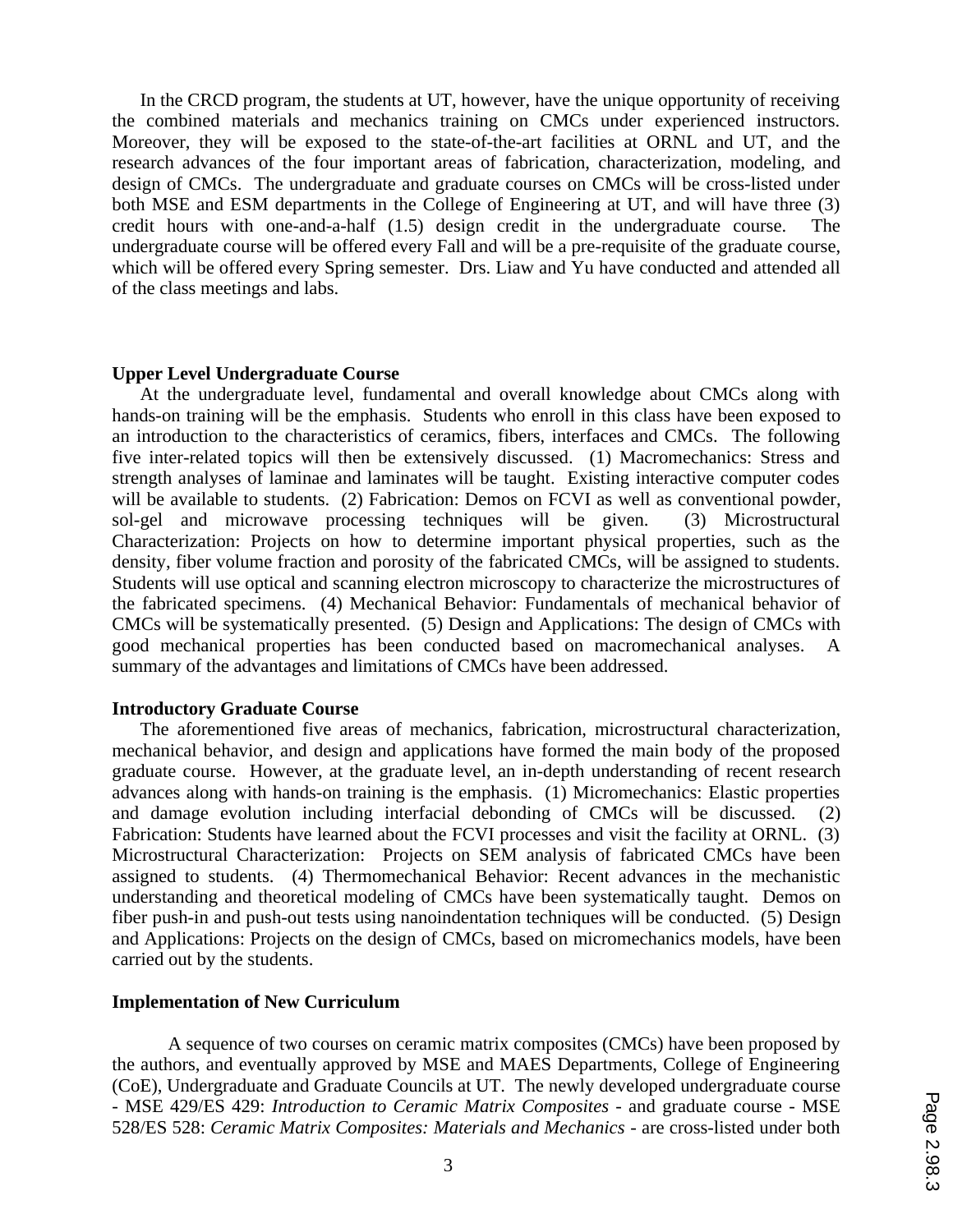MSE and MAES departments in CoE at UT, and have three (3) credit hours with one (1) design credit hour for the undergraduate course. The undergraduate course (MSE 429/ES 429) is offered every Fall semester and is a pre-requisite of the graduate course (MSE 528/ES 528), which is offered every Spring semester. Both courses may serve as technical electives for all engineering majors at UT. The titles and description of these two new courses have been published in the latest editions of UT undergraduate and graduate catalogs.

Since the project was not funded until September 1, 1995, and the Fall semester of '95 already started in late August, 1995, at UT, the graduate course was *not* offered during the first year of the project. However, the undergraduate course was offered in Spring '96 under *MSE 496 Special Topics in Materials Science and Engineering* and *ES 494 Special Engineering Science Topics*.

#### **Participants**

The Co-principal investigators (Co-PIs) of the proposed program are Professor **Peter K. Liaw**, Ivan Racheff Chair of Excellence, MSE department, and Dr. **N. Yu**, assistant professor of ESM department, UT. Dr. Liaw's research and teaching expertise centers around the fatigue, fracture, fiber coating, and thermomechanical behavior of CMCs. Dr. Yu's research and teaching interests are focused on the micromechanics of elastic properties, nonlinear behavior, and damage of CMCs. Both Drs. Liaw and Yu are responsible for the curriculum development and liaison with ORNL. Furthermore, they have been effectively working together to conduct a synergistic investigation of materials and mechanics of CMCs,[10,12,13,18,19] which has been integrated into the proposed materials/mechanics curricula.

The projects, including hand-on experimentation, demos, and design will be assisted by the following ORNL scientists: Drs. **Theodore M. Besmann**, **Mattison K. Ferber**, **Ashok Choudhury** and **Paul F. Becher**. Furthermore, the projects involve four graduate teaching assistants and undergraduate students for specimen preparation, equipment setup, demo, grading, etc.

Other invited lecturers include Dr. **Thomas. T. Meek** (fabrication, UT), Prof. **C. R. Brooks** (microstructural characterization, UT), Dr. **C. H. Hsueh** (interface mechanics, ORNL), and Mr. **David P. Stinton** (fabrication and applications, ORNL).

### **INSTRUCTIONAL MODULES**

Instead of traditional instructional equipment, such as blackboards, chalk, transparencies, slides, etc., a multimedia projector has been used in the classroom. Thus, every item that can be presented on the screen of a computer monitor, including text, 3-D graphics, color pictures, and even video clips, can be projected onto a large screen with full motion and rich sound

Experiments of materials processing, specifically, chemical vapor infiltration and gelcasting techniques, have been videotaped for instructional purposes. The videotapes help the students to be well-prepared before going to the laboratory and save costs for repeated demonstrations. The two videotapes currently need further postproduction improvement, such as sound effects.

On-line class notes have been implemented using hypertext techniques incorporated with multimedia resources, i.e., *hypermedia*. At this moment, only the notes for undergraduate course, MSE 429/ES 429: *Introduction to Ceramic Matrix Composites*, which was taught in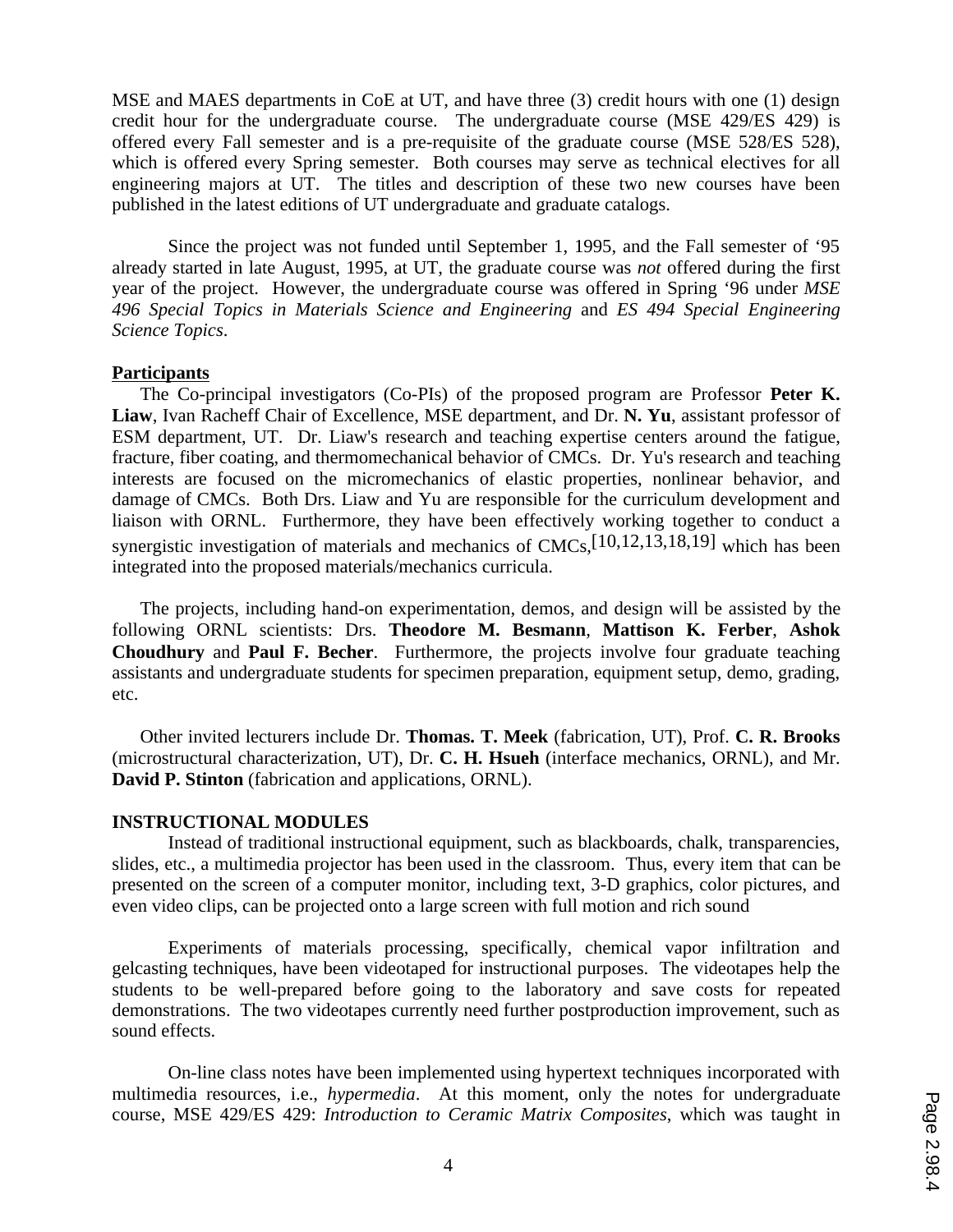Spring '95, are available at http://www.engr.utk.edu/~cmc. The notes for the graduate course, MSE 528/ES 528: *Ceramic Matrix Composites: Materials and Mechanics*, which is to be offered in Fall '96, are still in preparation.

## **EVALUATIONS AND ASSESSMENT**

A student evaluation of the present curriculum is conducted by UT twice every semester. The questions on the mid-semester evaluation, performed by the UT Learning Research Center, cover a broad aspect of teaching activities. The results of the mid-semester evaluation are summarized and forwarded to the Co-PIs promptly for their use in the modification and improvement of the current course offering. Note that in Spring '96, the students gave the undergraduate course a quite positive evaluation on almost all aspects of the curriculum.

The Campus Teaching Evaluation Program (CTEP) is conducted by the UT Office of Academic Affairs at the end of each semester. The results of CTEP are used to improve future offerings of the proposed course and are not made available to the Co-PIs until the students have received their grades. The results of the evaluation are also compared with the average performance of the Department(s), CoE, and the University.

## **SUMMARY AND CONCLUSIONS**

(1) A significant amount of research endeavor, including fabrication, characterization, modeling and design of CMCs, which are of industrial and national importance, has been completed at both UT and ORNL for the past many years  $[1-39]$ . It is the time to incorporate the completed research advances into upper-level undergraduate and introductory graduate curricula at UT. The continued research efforts on CMCs are currently sponsored by DoE and AFOSR.

(2) Students who enroll in the proposed courses have been exposed to the *complete* and *state-of-the-art* facilities and equipment at ORNL and UT. Furthermore, students interact with scientists and engineers who are knowledgeable and have extensive research and hands-on experience on CMCs.

(3) The proposed undergraduate course emphasizes the basic concepts, overall knowledge, and hands-on skills of fabrication, and microstructural and mechanical characterization of CMCs, as well as fundamental theories of mechanics of CMCs. Co-PIs' previous experience has shown that at the undergraduate level, fundamental and overall knowledge and hands-on training are what students need and what they will appreciate in the future. After taking the undergraduate class, the students are expected to be able to conduct important characterization of CMCs, followed by a mechanistic understanding. On the other hand, the proposed graduate course emphasizes in-depth knowledge of the processing, thermomechanical behavior, and micromechanics models of CMCs. In addition, the class is well-designed in the sense that all important characteristics of CMCs, including materials processing, characterization, damage evolution, interface, micromechanics, design and applications will be systematically presented and discussed.

(4) The program is *interdisciplinary* so that students are exposed to not only *materials* science but also *mechanics* and *design* of CMCs. That is, the students will be expected to be able to characterize the technologically important engineering materials and analyze their response. They will also be able to predict the materials' behavior and verify it experimentally.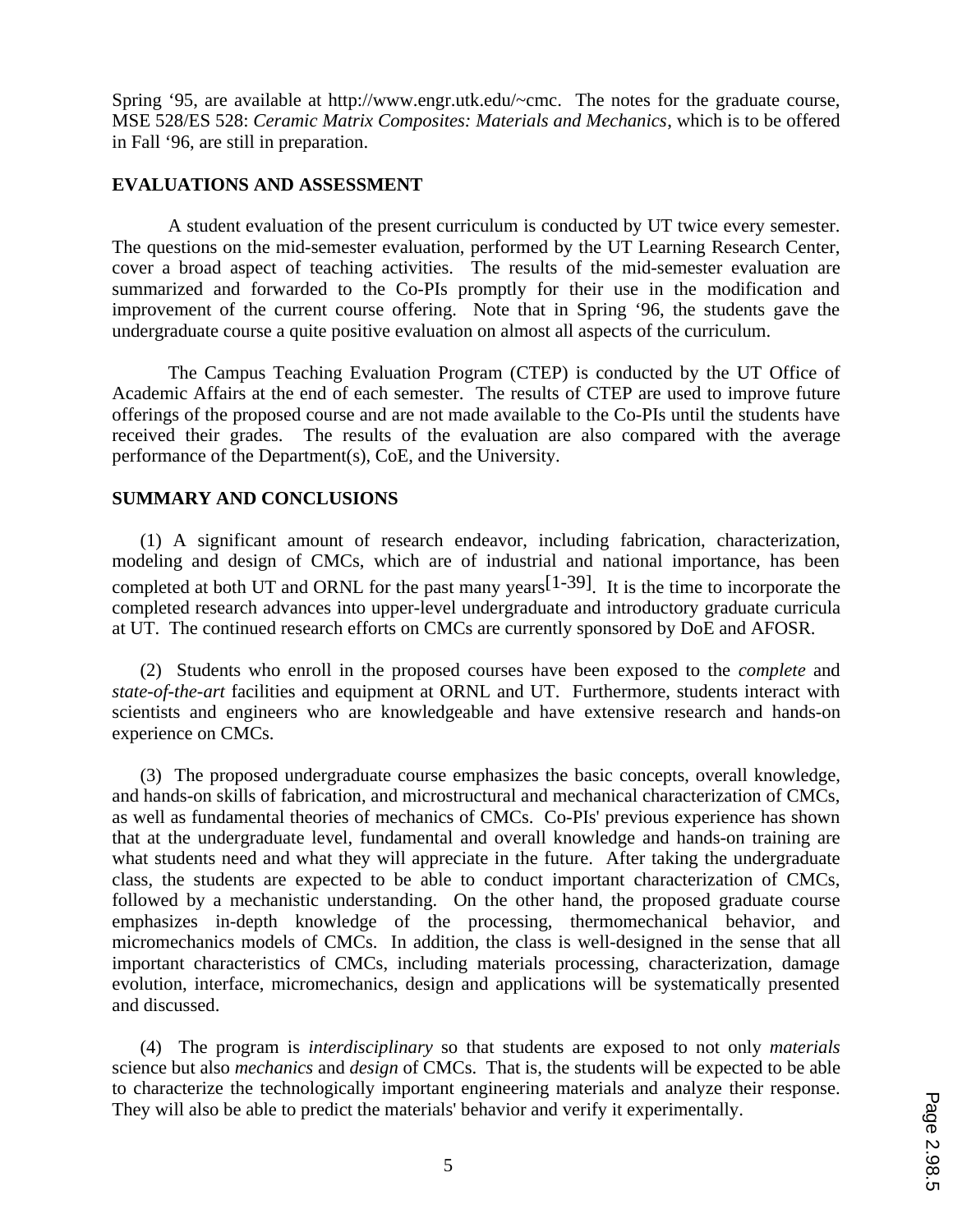(5) Instructional modules, such as textbooks, video tapes, slides or CD-ROMs, will be developed and available for future UT students as well as students and professionals in other institutions.

## **ACKNOWLEDGEMENTS**

The present program is supported by the National Science Foundation (NSF) Combined Research-Curriculum Development (CRCD) Program under contract number EEC-9527527, and the Office of Research Administration (ORA), the Center for Materials Processing (CMP) and the Office of Dean of Engineering (ODE) at the University of Tennessee, Knoxville (UTK) We are grateful to Ms. M. Poats, the CRCD Program Manager, Dr. K. Walker of ORA, Dr. C. McHargue, the Director of CMP, and Dean J. E. Stoneking of ODE for their financial support.

The authors would also like to thank Drs. P. F. Becher, T. M. Besmann, D. Braski, C. R. Brooks, Ashok Choudhury, D. F. Craig, M. K. Ferber, C. H. Hsueh, R. A. Lowden, T. T. Meek, O. O. Omatete, D. P. Stinton, and T. N. Tiegs for their participation, Drs. M. Devine, C. McHargue, J. E. Stoneking, and K. Walker for providing cost sharing, and Mr. J. W. Baldwin, Mr. R. Lichtwardt, Ms. G. Worley, Mr. J. Kim, Mr. T. Somphone, Mr. M. Webb, Mr. W. Zhao and Ms. L. Ziegler for their assistance.

## **REFERENCES**

[1] Stinton, D. P., Besmann, T. M., and Lowden, R. A. (1988), "Advanced ceramics by chemical vapor deposition techniques", *Bulletin of the American Ceramic Society*, **67**, 2, pp. 350-355.

[2] Besmann, T. M., Stinton, D. P., and Lowden, R. A. (1988), "Chemical vapor deposition techniques", *MRS Bulletin*, **13**, 11, pp. 45-50.

[3] Besmann, T. M., Sheldon, B. W., Lowden, R. A., and Stinton, D. P. (1991), "Vapor-phase fabrication and properties of continuous filament ceramic composites", *Science*, **253**, pp. 1104- 1109.

[4] Starr, T., Smith, A., Besmann, T. M., McLaughlin, J. and Sheldon, B. (1993), "Modeling of chemical vapor deposition for ceramic composites", in *Proceedings of the Conference on High-Temperature Ceramic Matrix Composites,* R. Naslain, J. Lamon, and Doumeingts, eds., Woodhead Pub. Ltd., Cambridge, pp. 231-240.

[5] Matlin, W. M., Besmann, T. M. and Liaw, P. K. (1995), "Optimization of Bundle Infiltration in the Forced Chemical Vapor Infiltration (FCVI) Process", *Symposium on "Ceramic Matrix Composites-Advanced High-Temperature Structural Materials",* R. A. Lowden, M. K. Ferber, J. R. Hellmann, K. K. Chawla, S. G. DiPietro, eds., Materials Research Society, Vol. 365, 309-315.

[6] Matlin, W. M., Liaw, P. K., Besmann, T. M. and Stinton, D. P. (1995), "Development of a multi-step forced chemical vapor infiltration process", American Ceramic Society Meeting,*19th Annual Cocoa Beach Conference and Exposition on Composites, Advanced Ceramics, Materials and Structures*, Cocoa Beach, FL, January 8-12, 1995 (in press).

[7] Matlin, W. M., Liaw, P. K., Besmann, T. M. and Stinton, D. P. (1995), "Application of a finite volume model in the optimization of forced flow/thermal gradient chemical vapor infiltration", to be submitted to American Ceramic Society Meeting, *Second International*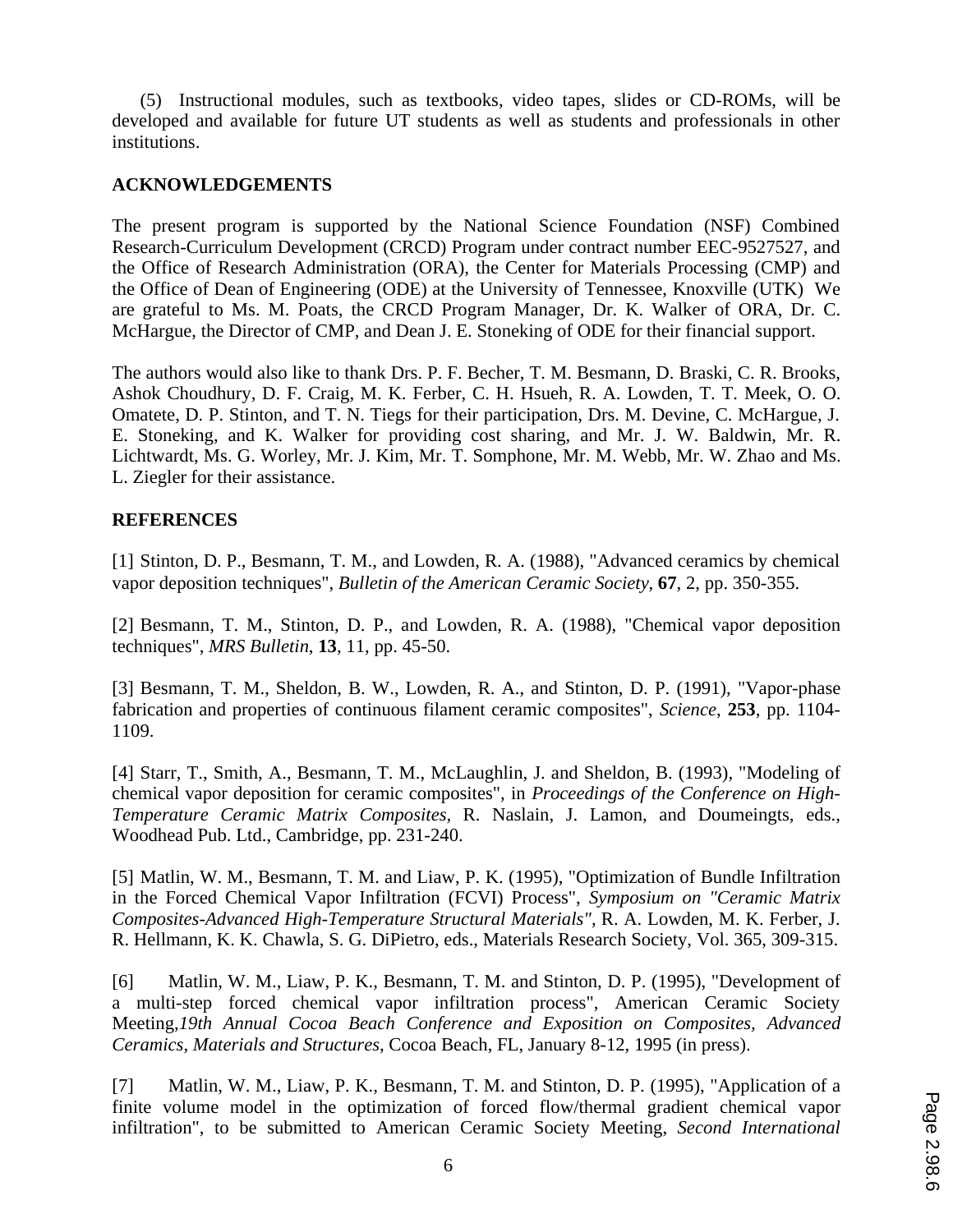*Conference on "High Temperature Ceramic Matrix Composites HT-CMC-2"*, Santa Barbara, CA, August 1995.

[8] Stinton, D. P., Besmann, T. M., Matlin, W. M., Starr, T. L. and Curtin, W. A. (1994), "Forced chemical vapor infiltration of tubular geometries: modeling, design, and scale-up", MRS 1994 Fall Meeting: *Symposium M on "Ceramic Matrix Composites: Advanced High-Temperature Structural Materials",* Boston, MA, November 28-December 2, 1994, (in press).

[9] Matlin, W. M. (1995), Chemical vapor infiltration for fabricating ceramic composites, M.S. Thesis, the University of Tennessee, Knoxville, TN.

[10] Liaw, P. K., Hsu, D. K., Yu, N., Miriyala, N., Saini, V., and Jeong, H. (1994), "Measurement and prediction of composite stiffness moduli", in *Symposium High Performance Composites: Commonalty of Phenomena*, K. K. Chawla, P. K. Liaw, and S. G. Fishman, eds., the Minerals, Metals and Materials Society (TMS), Warrendale, PA, pp. 377-395.

[11] Chawla, N., Liaw, P. K., Lara-Curzio, E., Lowden, R. A. and Ferber M. K. (1994), "Effect of fiber fabric orientation on the monotonic and fatigue behavior of a continuous fiber ceramic composite", *Symposium on "High Performance Composites*, K. K. Chawla, P. K. Liaw, and S. G. Fishman, eds., the Minerals, Metals and Materials Society (TMS), Warrendale, PA, pp. 291-304.

[12] Liaw, P. K., Hsu, D. K., Yu, N., Miriyala, N., Saini, V., and Jeong, H. (1996), "Modulus investigation of metal and ceramic matrix composites: experiment and theory", *Acta Metallurgica*. *et Materialia* 44 [5], 2101-2113.

[13] Liaw, P. K., Yu, N., Hsu, D. K., Miriyala, N., Saini, V., Snead, L. L., McHargue, C. J. and Lowden, R. A. (1995), "Moduli determination of continuous fiber ceramic composites (CFCCs)", *Journal of Nuclear Materials* 219, pp. 93-100.

[14] Chawla, N., Lara-Curzio, E., Liaw, P. K., Lowden, R. A. and Ferber, M. K. (1995) "Cyclic fatigue and monotonic behavior of a laminated continuous fiber reinforced ceramic composites, part I experiment", submitted to *Acta Metallurgica et Materialia.*

[15] Chawla, N., Lara-Curzio, E., Liaw, P. K., Lowden, R. A. and Ferber, M. K. (1995) "Cyclic fatigue and monotonic behavior of a laminated continuous fiber reinforced ceramic composites, part II theory", submitted to *Acta Metallurgica et Materialia.*

[16] Liaw, P. K., (1994) "Book Review on ceramic matrix composites by K. K. Chawla", *MRS Bulletin*, **XIX**, p. 78.

 [17] Chawla, K. K., Liaw, P. K. and Fishman, S. G. (eds.) 1994, *"High Performance Composites: Commonalty of Phenomena",* the Minerals, Metals and Materials Society (TMS), Warrendale, PA.

[18] Hsu, D. K., Liaw, P. K., Yu, N., Saini, V., Miriyala, N., Snead, L. L., Lowden, R. A., and McHargue, C. J. (1995), "Nondestructive Characterization of Woven Fabric Ceramic Composites," *Symposium on "Ceramic Matrix Composites-Advanced High-Temperature Structural Materials",* R. A. Lowden, M. K. Ferber, J. R. Hellmann, K. K. Chawla, S. G. DiPietro, eds., Materials Research Society, Vol. 365, 203-208 (1995).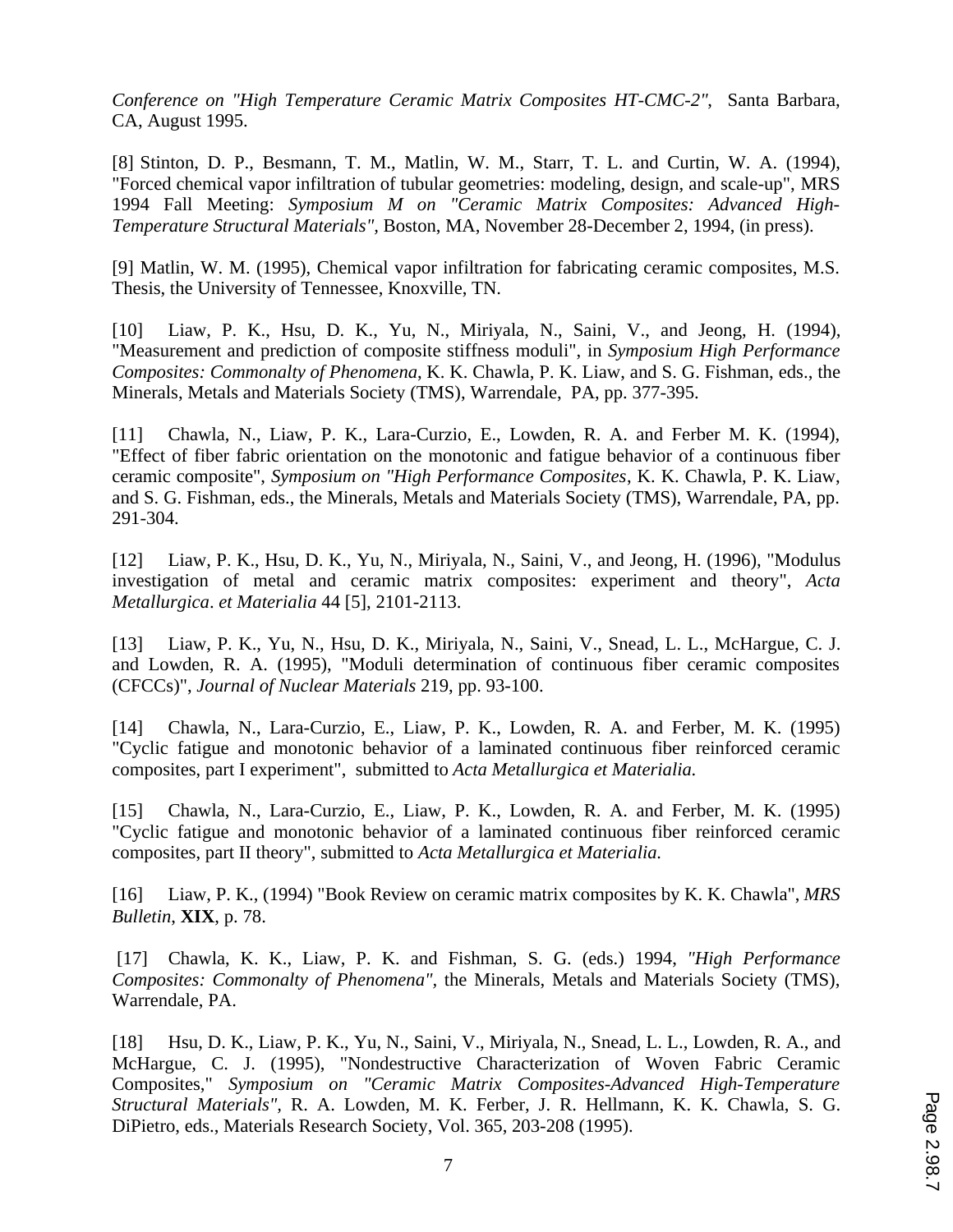[19] Hsu, D. K., Liaw, P. K., Yu, N., Saini, V., Miriyala, N. (1995), "Nondestructive evaluation of ceramic composites", *Scripta Metallurgica et Materialia* (in press).

[20] Miller, J. H., Lowden, R. A. and Liaw, P. K. (1995), "Fiber Coatings and the Fracture Behavior of a Continuous Fiber Ceramic Composite", *Symposium on "Ceramic Matrix Composites-Advanced High-Temperature Structural Materials",* R. A. Lowden, M. K. Ferber, J. R. Hellmann, K. K. Chawla, S. G. DiPietro, eds., Materials Research Society, Vol. 365, 403-410.

[21] Shanmugham, S., Stinton, D. P., Rebillat, F., Bleier, A., Lara-Curzio, E., Besmann, T. M. and Liaw, P. K. (1995) "Oxidation-Resistant Interfacial Coatings for Continuous Fiber Ceramic Composites", S. Shanmugham, D. P. Stinton, F. Rebillat, A. Bleier, T. M. Besmann, E. Lara-Curzio and P. K. Liaw, *Ceramic Eng. Sci. Proc.* 16[4], 389-399.

[22] Vaughn, W. L., Ferber, M. K., and Homeny, J. (1987), "Processing and mechanical properties of SiC-whisker-Al2O3-matrix composites, "*Am. Ceram. Soc. Bull.*, **66** [2], pp. 333- 338.

[23] Homeny, J., Vaughn, W. L., and Ferber, M. K. (1990) "Silicon carbide whisker/alumina matrix composites: effect of whisker surface treatment on fracture toughness, "J*. Am. Ceram. Soc*., **73** [2], pp. 394-402.

[24] Vaidya, R. U., Fernando, J. , Chawla, K. K. , and Ferber, M. K. (1992), "Effect of fiber coating on the mechanical properties of a Nextel 480 fiber reinforced glass matrix composite," *Matl. Sci. and Eng*, **A150**, pp. 161-169.

[25] Hsueh, C. H., Ferber, M. K., and Wereszczak, A. A. (1993), "The relative residual fiber displacement after indentation loading and unloading of fiber-reinforced ceramic composites, "*J. Mat. Sci*, **28**, pp. 2227-2232.

[26] Lin, H. T. and Becher, P. F. (1990), "Creep behavior of a SiC whisker reinforced alumina," *J. Am. Ceram. Soc.* **73**(5) pp. 1378-1381.

[27] Nutt, S. R., Lipetzky, P., and Becher, P. F. (1990), "Creep deformation of alumina-silicon carbide composites," Mater. Sci. Eng., **A126**, pp. 165-172.

[28] Becher, P. F. and Tiegs, T. N. (1987), "Toughening behavior involving multiple mechanisms: whisker reinforcement and zirconia toughening," J. Am. Ceram. Soc. **70**(9), pp. 651-545.

[29] Hsueh, C. H. and Becher, P. F. (1991), "Some considerations of bridging stresses for fiber-reinforced ceramics," *Composite Eng*., 1(3) pp. 129-143.

[30] Hsueh, C. H. (1990), "Interfacial debonding and fiber pull-out stresses of fiber-reinforced composites", *Mater. Sci. Engr.*, *A123,* pp. 1-11.

[31] Hsueh, C. H. (1990), "Interfacial debonding and fiber pull-out stresses of fiber-reinforced composites II: Non-constant interfacial bond strength", *Mater. Sci. Engr.*, **A125**, pp. 67-73.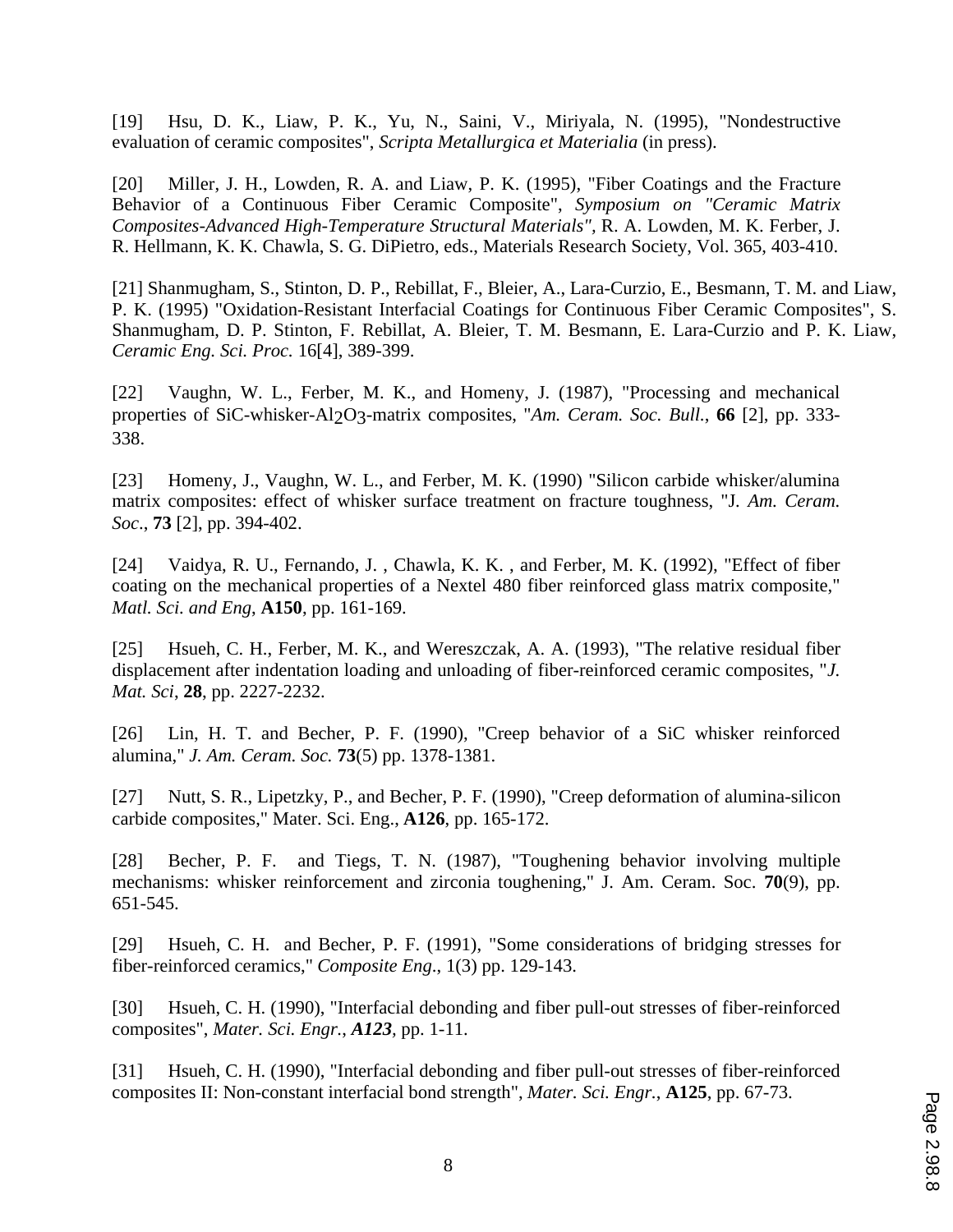[32] Braski, D. (1995), private communications.

[33] Wereszczak, A. A. , Parvizi-Majidi, A. , More, K. L., and Ferber, M. K. (1993) "High resolution electron microscopy of SiCw/Al2O3 composite interfaces in specimens subjected to elevated temperatures," *J. Am. Ceram. Soc.* ,**76** [9], pp. 2397-2400.

[34] Nemat-Nasser, S., Yu, N. and Hori, M. (1993), "Bounds and estimates of overall moduli of composites with periodic microstructure", *Mechanics of Materials*, **15**, 3, pp. 163-181.

[35] Nemat-Nasser, S., Yu, N. and Hori, M. (1993), "Solids with periodically distributed cracks", *International Journal of Solids and Structures*, **30**, 15, pp. 2071-2095.

[36] Nemat-Nasser, S., Yu, N. and Hori, M. (1993), "Damage in solids due to periodically distributed cracks of arbitrary geometry", in *Damage in Composite Materials*, G. Z. Voyiadjis, ed., Elsevier Publishing Company, pp. 35-49.

[37] Weitsman, Y. and Zhu, H. (1993), "Multi-fracture of ceramic composites", *J. Mech. Phys. Solids*, **41**, 2, pp. 351-388.

[38] Zhu, H. and Weitsman, Y. (1993), "The progression of failure mechanisms in unidirectionally reinforced ceramic composites", *J. Mech. Phys. Solids*, **42**, 10, pp. 1601-1632.

[39] Yu, N., Zhu, H. and Weitsman, Y. (1995), "On damage evolution of cross-ply ceramic composites", *Proceedings of 19th Annual Cocoa Beach Conference and Exposition*, G. N. Pfendt, ed., the American Ceramic Society (in press).

## **BIOGRAPHICAL INFORMATION**

1. P. K. Liaw: Professor and Ivan Racheff Chair of Excellence, Ph.D., Northwestern University, 1980, Department of Materials Science and Engineering, The University of Tennessee, Knoxville, Tennessee 37996-2200

2. N. Yu: Assistant Professor, Ph.D., University of California, San Diego, 1992, Department of Mechanical and Aerospace Engineering and Engineering Science, The University of Tennessee, Knoxville, Tennessee 37996-2030